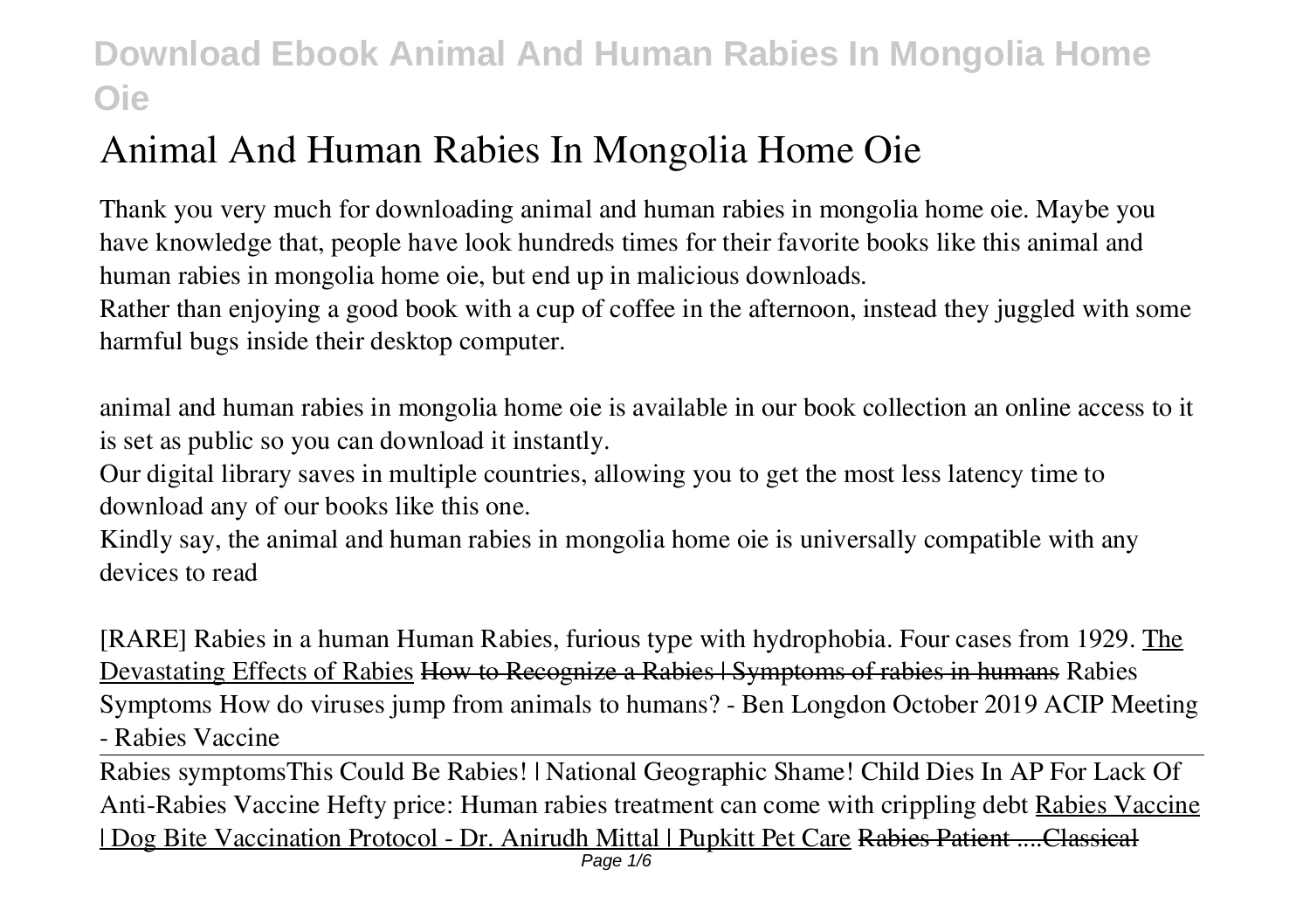#### aerophobia with acute hydrophobia

Cat with Rabies

Rabies Patient: Signs and Symptoms

How to Survive a Dog Attack

Hydrophobia in RabiesWhen Animals Attack: Rabid Fox: Rabies *Patient of rabies with hydrophobia*

*\u0026 aerophobia* **Rabid Fox** [Rabies]

Rabies in dogs (Extract)*Rabies virus infection/Rabies identification/Seller's stain/Negri bodies/STAR LABORATORY What is rabies? NEW HUMAN RABIES CASE | Ch3Thailand* **Health: Rabies**

**Symptoms, Diagnosis and Treatment**

Laboratory diagnosis of rabies virus | Negri bodies identification

Spillover: Animal Infections and the Next Human PandemicRabies virus -

pathogenesis,diagnosis,treatment,appearance - virology ISNTD Connect World Rabies Day *Animal And Human Rabies In*

In the United States, more than 90% of reported cases of rabies in animals occur in wildlife. The wild animals that most commonly carry rabies in the United States are raccoons, skunks, bats, and foxes. Contact with infected bats is the leading cause of human rabies deaths in this country; 7 out of 10 Americans who die from rabies in the US were infected by bats.

*Animals and Rabies | Rabies | CDC*

Diagnosis in animals. A diagnosis of rabies can be made after detection of rabies virus from any part of the affected brain, but in order to rule out rabies, the test must include tissue from at least two locations in the brain, preferably the brain stem and cerebellum. The test requires that the animal be euthanized.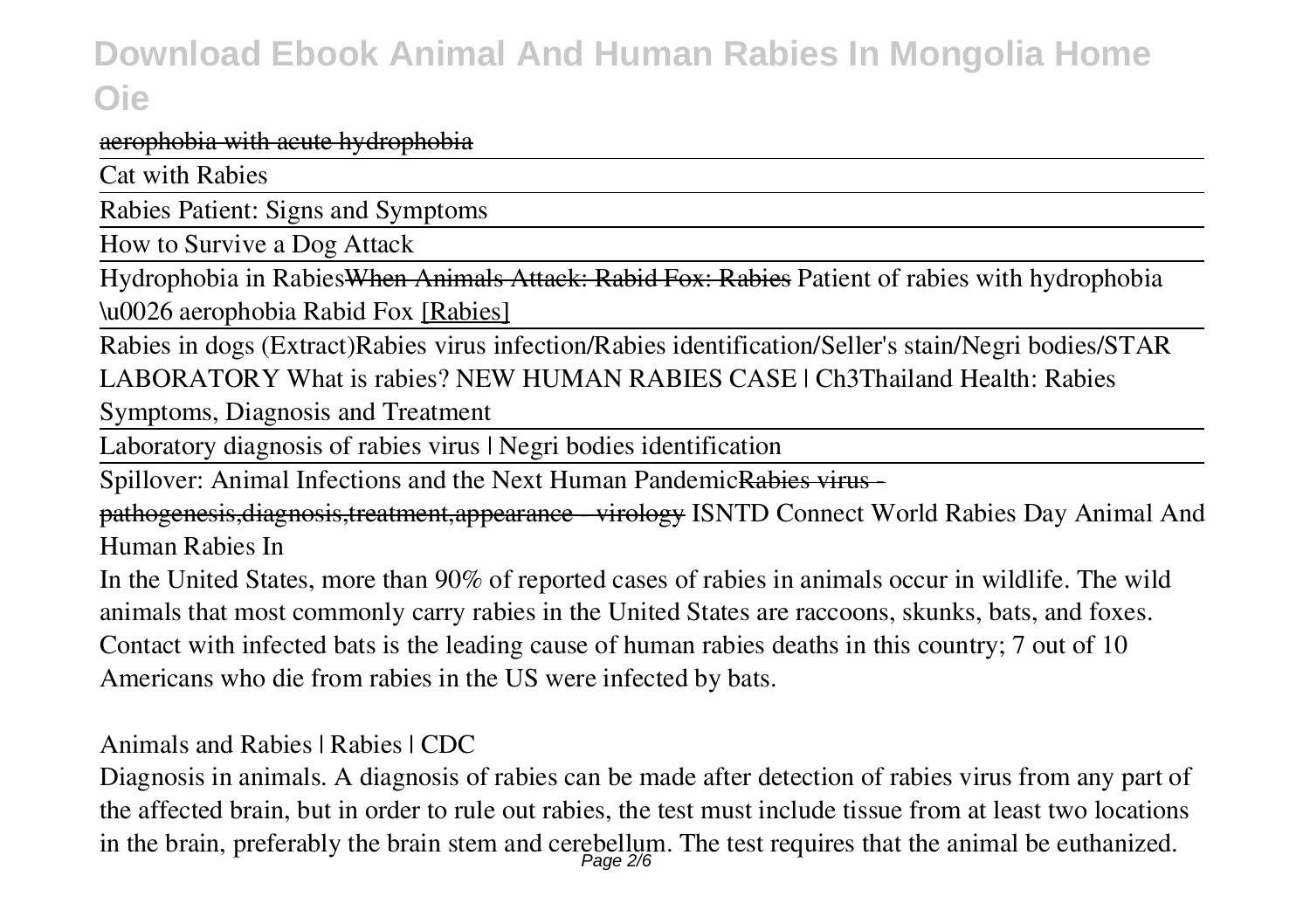The test itself takes about 2 hours, but it takes time to remove the brain samples from an animal suspected of having rabies and to ship these samples to a state public health ...

*CDC - Diagnosis: In Animals and Humans - Rabies*

Rabies is a fatal zoonotic disease of humans and almost all warm-blooded animals, causing severe dysfunction of the central nervous system (1). About 99% of human cases occur in developing countries, mainly in Asia and Africa (2).

Animal Rabies Surveillance, China, 2004<sup>[12018]</sup>

Later signs and symptoms may include: Fever. Headache. Nausea. Vomiting. Agitation. Anxiety. Confusion. Hyperactivity. Difficulty swallowing. Excessive salivation.

*Rabies - Symptoms and causes - Mayo Clinic*

The disease is zoonotic, meaning it can be transmitted from one specie to another, such as from dogs to farm animals, commonly by a bite from an infected animal. For a human, rabies is almost ...

*One human loses life in every 15 minutes globally due to ...*

Small Wild Animal Bites. Small animals such as mice, rats, moles, or gophers do not carry rabies. Chipmunks, prairie dogs, squirrels and rabbits also do not carry rabies. Exception: one of these small animals actually attacks a human (an unprovoked bite). Sometimes, their bites can get infected. Large Pet Animal Bites.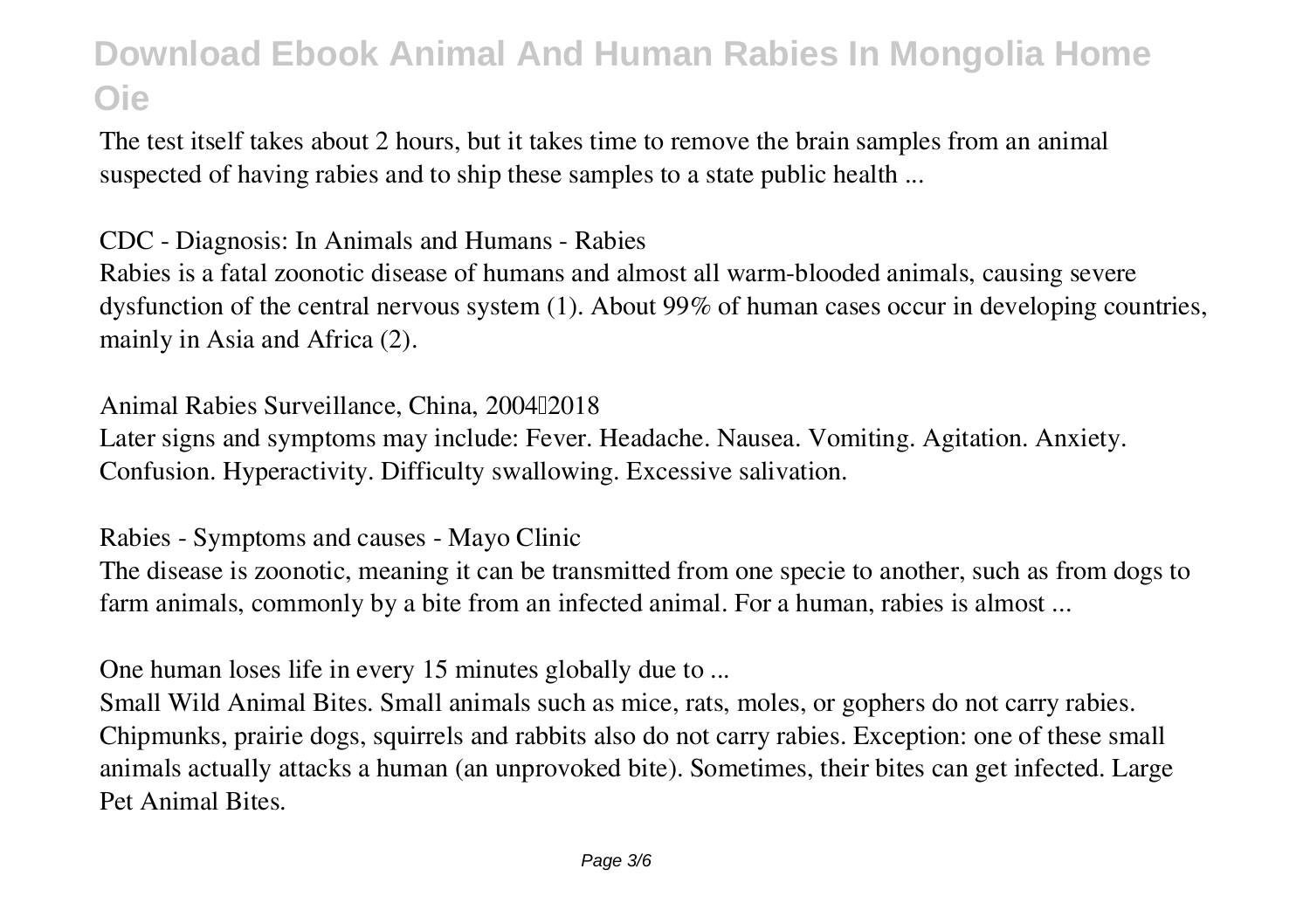*Animal or Human Bite | Pediatric Partners | Overland Park ...*

Rabies virus causes an acute encephalitis in all warm-blooded hosts and the outcome is almost always fatal. The first symptoms of rabies may be nonspecific and include lethargy, fever, vomiting, and anorexia.

*CDC - Veterinarians: Clinical Signs of Rabies in Animals ...*

Normally, rabies is spread through a deep bite or scratch from an infected animal. In the United States, rabies is mostly found in wild animals like coyotes, raccoons, skunks, bats, and foxes, but...

*Rabies: 9 Symptoms & What Do If You Are Bitten By a Rabid ...*

It can spread to people and pets if they are bitten or scratched by a rabid animal. In the United States, rabies is mostly found in wild animals like bats, raccoons, skunks, and foxes. However, in many other countries dogs still carry rabies, and most rabies deaths in people around the world are caused by dog bites.

*Rabies | CDC*

Rabies. India. India has the highest rate of human rabies in the world, primarily because of stray dogs, whose number has greatly increased since a 2001 law ... Australia. United States. Europe. Mexico.

*Rabies - Wikipedia*

When an infected animal bites another animal the rabies virus is transmitted in the infected animalls saliva. Rarely, rabies is spread when infectious material from a rabid animal, such as saliva, comes into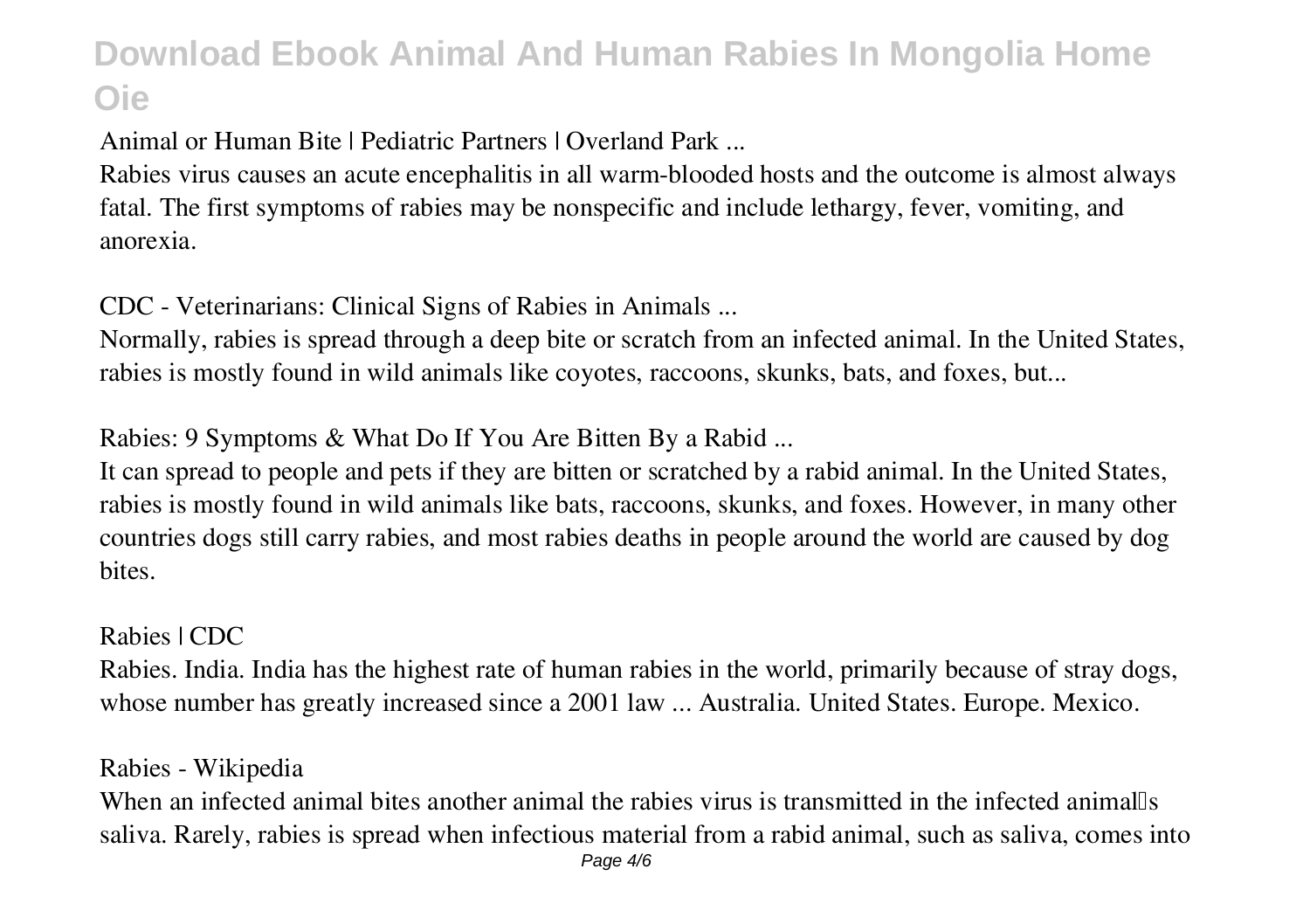contact with mucous membranes such as the eyes, nose, mouth, or a wound.

#### *Rabies | Georgia Department of Public Health*

Rabies is most commonly found in wild animals like bats, raccoons, and foxes. However, most people in the U.S. contract rabies from domestic pets. While cats are more likely to get the disease, dogs are most likely to spread it.

#### *Rabies in Humans and Animals | WildlifeRemoval.com*

The most commonly infected terrestrial animals in the U.S.A. are raccoons, skunks, foxes, and coyotes. Any bites by such wild animals must be considered a possible exposure to the rabies virus. Most cases of rabies in rodents reported to the Centers for Disease Control and Prevention in the U.S. have been found among groundhogs (woodchucks).

#### *Rabies in animals - Wikipedia*

To date less than 20 cases of human survival from clinical rabies have been documented, and only a few survivors had no history of pre- or postexposure prophylaxis. The signs, symptoms, and outcome of rabies in animals can vary, but are often similar to those in humans, including early nonspecific symptoms, acute neurologic symptoms, and ultimately death.

#### *What are the signs and symptoms of rabies? | Symptoms | CDC*

Ms. Rachell: Children, Rabies is a disease carried by animals such as dogs, cats, monkeys, bats, etc. The Rabies virus may be transmitted to people via saliva of the infected animals, usually through a bite or a